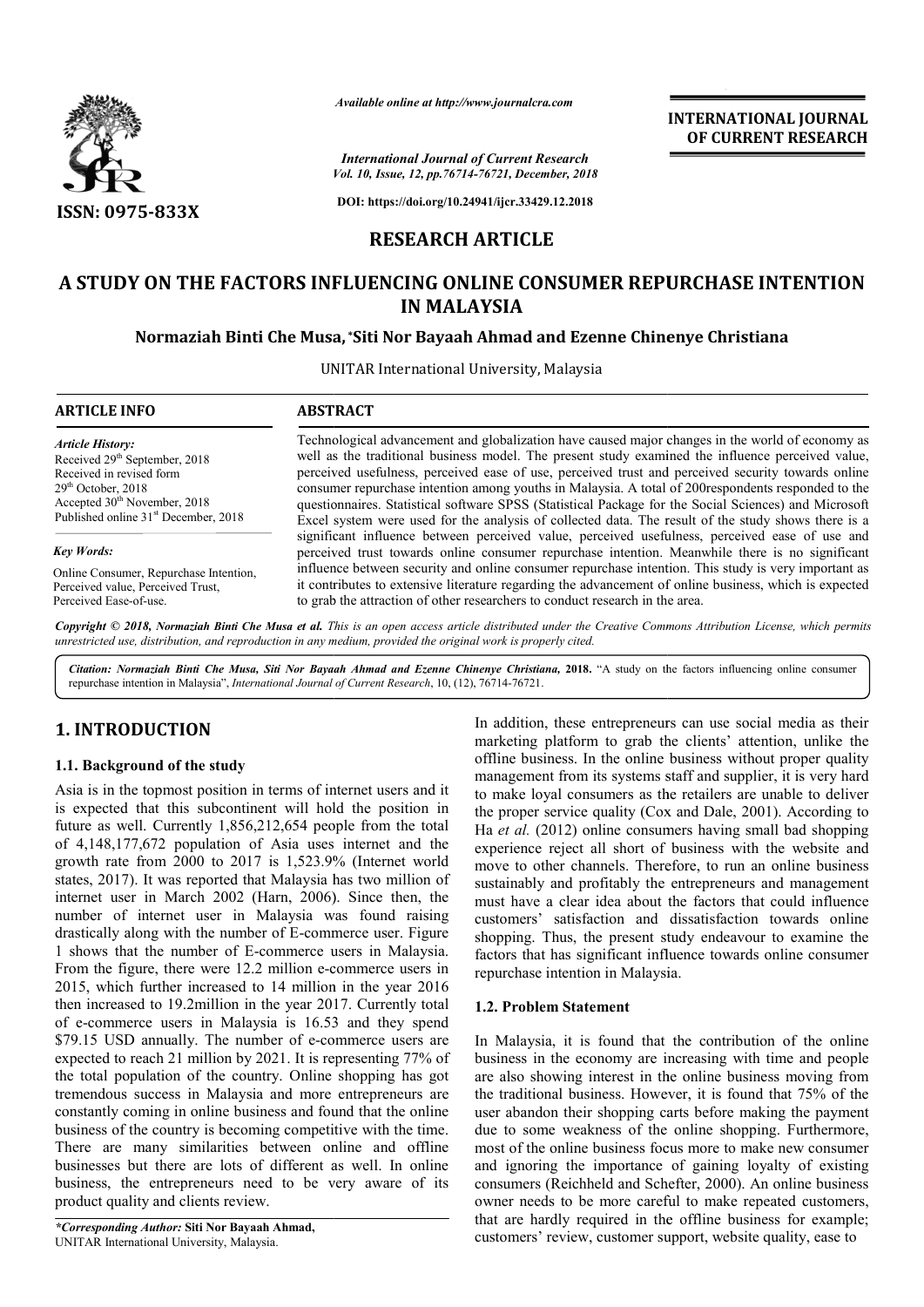

**Figure 1. Number of online shoppers**

use, usefulness. Transaction costs and perceived value of the previously bought products. However, many previous studies have found a positive association between the perceived value and repurchase intention towards online consumers (Chang and Wang 2011). In other research, it stated that perceived ease of use is significantly influence the online repurchase intention (Juniwati, 2014). On the other hand, other research indicates that there is a significant relationship between perceived usefulness and online repurchase intentions (Venkatesh *et al.,*  2000; Cheong and Park, 2005). Meanwhile, Kim and Lennon (2009) found that website design was considered as a major factor affecting customers repurchase intention towards online shopping in Malaysia and Toufaily (2013) stated that perceived trust is an important factor in online business and critical for the success of online business. Based on the research done by Verma (2016) in their study stated that security was the main concern of online shoppers as there is the risk of misuse of personal information. According to Parasuraman (2005), online shopping involves money and personal information and consumers are always concern about the security of their information. Therefore, security is considered as a major issue influencing the repurchase intention of online customers towards online shopping in Malaysia.

#### **1.3. Research Questions**

Based on the problems at hand, the research findings will answer the following questions:

- 1. Does perceived value has a significant influence on online customers repurchase intention in Malaysia?
- 2. Does perceived usefulness has a significant influence on online customers repurchase intention in Malaysia?
- 3. Does perceived ease of use has a significant influence on online customers repurchase intention in Malaysia?
- 4. Does perceived trust has a significant influence on online customers repurchase intention in Malaysia?
- 5. Does perceived security has a significant influence on online customers repurchase intention in Malaysia?

#### **1.4. Research Objectives**

The research aims to identify and examine the factors that influence customer repurchase intention among youth in Malaysia. The research objectives of the study are summarized as below:

1. To examine the significant influence of perceived value on online consumer repurchase intention in Malaysia.

- 2. To examine the significant influence of perceived usefulness on online consumer repurchase intention in Malaysia.
- 3. To examine the significant influence of perceived ease of use on online consumer repurchase intention in Malaysia.
- 4. To examine the significant influence of perceived trust on online consumer repurchase intention in Malaysia.
- 5. To examine the significant influence of perceived security on online consumer repurchase intention in Malaysia.

#### **1.5. Significance of Study**

This paper endeavour to investigate the major factors affecting customers repurchase intention of online shopping in Malaysia. For the study, major five factors affecting customers repurchase intention towards online shopping namely perceived value, perceived usefulness, perceived ease of use, perceived trust, perceived security are selected to investigate their effects on the one customers repurchase intention in Malaysia. This study provides insights from theoretical, organization and academic perspectives. From organizational viewpoint, this study will significantly helpful to the online business entrepreneurs as this research will provide knowledge regarding the factors that affect online consumers repurchase intention. In addition to that by the result of the survey conducted for the purpose of the present study, the online business' owners will be able to understand the consumers' needs and perspective and with the help of the research findings, they can take adequate steps to improve their products and services in order to ensure consumers' satisfaction to retain their attention to online shopping. However, there are no notable studies conducted on this topic, especially from the perspective of Malaysia.

### **2. LITERATURE REVIEW**

#### **2.1. Concepts and overview of the literature in online business studies**

The contribution of the online business in the economy of Malaysia is increasing and people are also showing interest in the online business moving from the traditional business. However, the online business has become competitive due to the increasing number of online store and business. Hence, the entrepreneurs are now concerned about increasing their buyers to make their business to sustain hence they are now looking forward to making their customers loyal so that they buy products from themselves in future.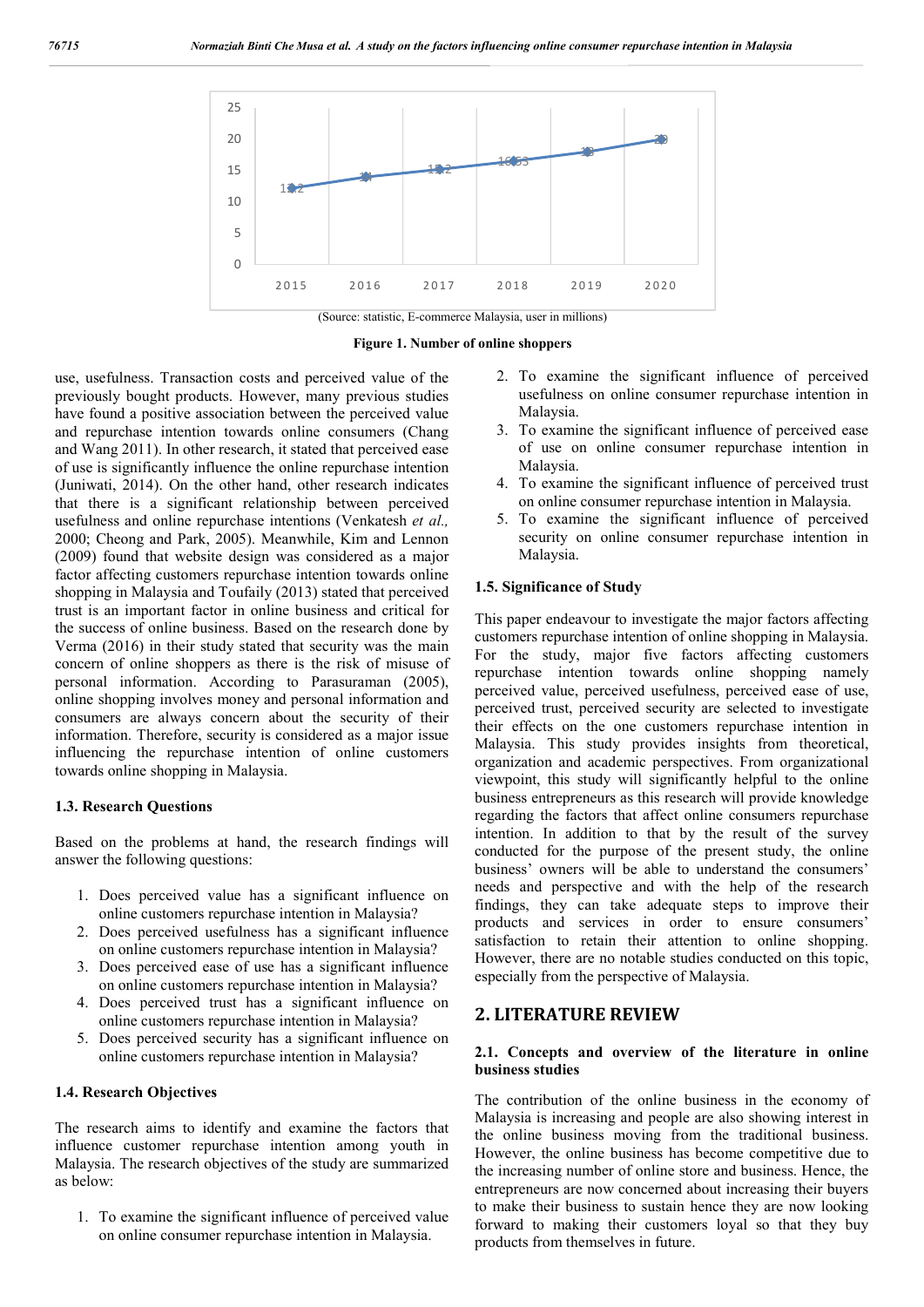## **2.2. Technology acceptance model (TAM)**

Davis (1989) developed the TAM, where he has used perceived usefulness and perceived ease to use to show the influence of individuals' choices to use any particular technology. Like the Theory of Reasoned Action, the TAM imagines that perceived beliefs work as the major source to control users' attitudes towards the use of a particular system or a particular information technology. In TAM the subjective norms have to significant towards the consumer intention (Davis *et al.,* 1989). Several prior studies in relation to online business websites has also used the TAM model, Kaplanidou and Vogt (2006) in their study have used the TAM model for explaining the user behaviour intention of buying from online websites, similarly Casalo´ *et al.,* (2008) also used the TAM model to explain the user behaviour in terms of electronics items selling websites. Figure 2 below shows the TAM's framework.



**Figure 2. Technology Acceptance Model**

### **2.3. Online repurchase intention**

Consumer's repurchase intention can be defined as the judgments of consumers in buying similar products or services from the same shops in similar situations and circumstances. Similarly, online repurchase intention refers to buying products or using services from the same E-shop again in future or using services from the same E-shop again in future (Fornell, 1992). According to Daugherty *et al.* (2008), online re-purchase intention used as a degree of behaviour reaction and consumer response to previous purchase experiences. In their study, Brady *et al.* (2001), stated that the repurchase intention of the online consumer can massively have affected by the satisfaction of online consumer and the existing switching barriers. Similarly, Lin and Lekhawipat (2014) verified that customers having satisfaction after buying produced form a store are more expected to repurchase from the same store in the future compared to the dissatisfied customers. Among different factors, satisfaction has been a recognized factor in relation to repurchase intention by the business scholars and researchers (Clemes *et al.,*  significances impact of perceived satisfaction on repurchase intention is already proved by many studies (Lin and Lekhawipat, 2014), this paper tends to use perceived value, perceived usefulness, perceived ease of use, perceived trust and perceived security with the goal to show the impact of those factors on online repurchase intention. s. Similarly, Lin and Lekhawipat  $(2014)$  stomers having satisfaction after buying store are more expected to repurchase from n the future compared to the dissatisfied g different factors, satisfaction has been a in relat **if CAM)** the purchase and spectral technics and resolution of the consumers.<br>
And where the has used Specific industry-insed statics also showed that preceived<br>as the result of the sympatrical method of the consumers.<br>
An

### **2.4. Perceived value and online consumer repurchase intention**

Sweeney and Soutar (2001) showed in their study that perceived value has a significant impact on the behaviour intention of online consumers. Chang and Wildt (1994) in their study showed significant influences of the perceived value on Specific industry-based studies also showed that perceived the purchase and repurchase intention of the consumers.<br>Specific industry-based studies also showed that perceived<br>value has major contribution on the purchases intention of the consumers, such as Bolton and Drew (1991) identified perceived value as one of the key factors of the consumers' loyalty for telephone services, Sirdeshmukh et al., (2002) for retailing services and airline travel. Hence it is highly predictable that perceived value has a significant relationship with the online repurchase intention. Based on these finding, following hypothesis is proposed: retailing services and airline travel. Hence it is highly<br>predictable that perceived value has a significant relationship<br>with the online repurchase intention. Based on these finding,<br>following hypothesis is proposed:<br>H1: ers, such as Bolton and Drew (1991) identified<br>ed value as one of the key factors of the consumers'<br>for telephone services, Sirdeshmukh *et al.*, (2002) for

online repurchase intention in Malaysia.

### **2.5. Perceived usefulness and consumer online repurchase intention**

Juniwati (2014), in her study showed that perceived usefulness significantly influences the attitude toward online shopping. In Juniwati (2014), in her study showed that perceived usefulness significantly influences the attitude toward online shopping. In original TAM, perceived usefulness had a significant influence on user approach to use a new technology, which suggests that using computers would increase the productivity of the user and also improve job performance and enhance job effectiveness of the user. Casalo' et al., (2009) in his research investigated the attitude towards the networking websites, this research also showed user uses those networking websites only if they perceive that they are useful. er approach to use a new technology, which suggests that computers would increase the productivity of the user also improve job performance and enhance job iveness of the user. Casalo´ *et al.*, (2009) in his research ted the attitude towards the networking websites, this also showed user uses those networking websites only precive that they are useful.<br>Ceived usefulness has a significant influence on r online repurchase intention in Ma

H2: Perceived usefulness has a significant influence on consumer online repurchase intention in

### 2.6. Perceived ease of use (PEOU) and online repurchase **intention**

Ozturk *et al.* (2016) identified that perceived ease of use has significant and positive impacts on customer loyalty, hence on Ozturk *et al.* (2016) identified that perceived ease of use has significant and positive impacts on customer loyalty, hence on the repurchase intention of the consumers. In addition to that several previous researches on the behavioural intention of online consumers, PEOU was found to have an indirect effect on the behaviour intention of online purchase and repurchase intension. Several studies all show direct relation with the PEOU and perceived usefulness, as it is found that as must as consumer feel particular technology ease of use, they predict that the technology or services will be useful to them (Igbaria *et al.,* 1995; Davis *et al.,* 1989). several previous researches on the behavioural intention of online consumers, PEOU was found to have an indirect effect on the behaviour intention of online purchase and repurchase intension. Several studies all show direc 2, py.7671+76721, December, 2018<br>
use and repurchase intention of the consumers,<br>
use and repurchase intention of the consumers,<br>
used studies also showed that precived<br>
using the can as Bolton and Drew (1991) identified<br>

consumer online repurchase intention in Malaysia.

### **2.7. Perceived trust and online repurchase intention**

Toufaily, Souiden and Ladhari (2013) specified that perceived trust is a significant factor in online business and considered as a main condition for the success in online purchasing. Customers having higher trust in a particular site, found to have higher intention to repurchase online in the future from the website (Weisberg et al., 2011). Therefore, the higher degrees of customers' e-trust positively influence the online repurchase intention of online consumers to buy from the online store (Shin *et al.,* 2013). e-trust positively influence the original consumers to buy from<br>2013).<br>aas a significant influence on

**H4:** Perceived trust has a significant influence on the consumer online repurchase intention in Malaysia.

### **2.8. Perceived security and online repurchase intention repurchase intention**

In online business, the security is the core concern among the consumer, hence it is one of the main obstacles that can avoid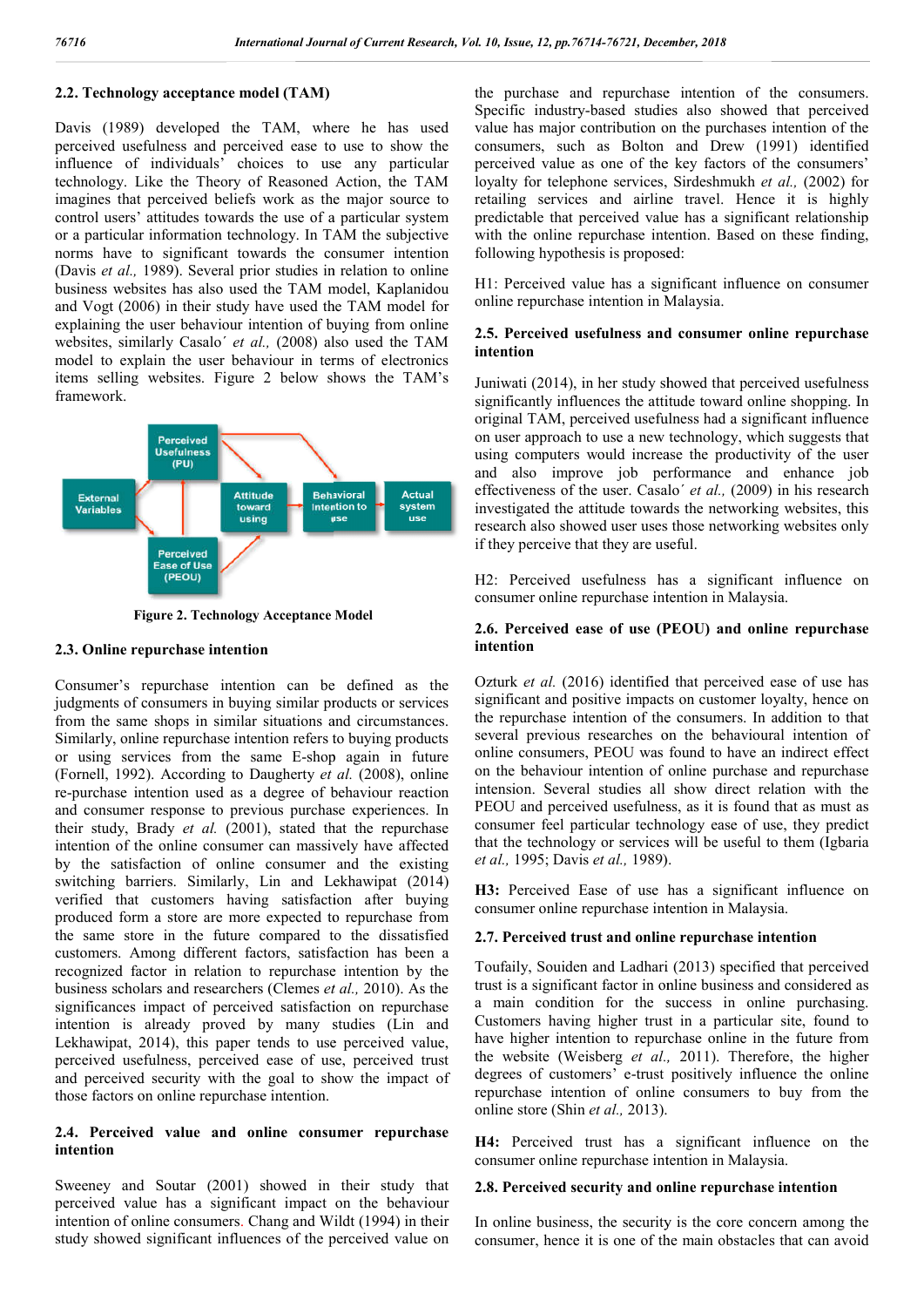consumers purchasing items from online (Lay, 2013). Sattar (2014) in their study stated that privacy and security is the main concern of online shoppers as there is the risk of misuse of personal information. According to Parasuraman, Zeithaml and Malhorta (2005), as online shopping has in the involvement of money and other private information therefore online consumers always are concern about the security of online shopping. Agarwal *et al.* (2015) in this regard rightly held that online retailers need to establish websites that ensure full safety to the online consumer, so that the users feel safe and don't hesitate to purchase products and services from online. te information therefore<br>
in about the security of<br>
5) in this regard rightly<br>
ish websites that ensure<br>
that the users feel safe

**H5:** Perceived security has a significant influence on consumer online repurchase intention in Malaysia.

The research framework in this study is built upon the literature review. It is therefore theorized that extrinsic, intrinsic, and interpersonal factors as independent variables have an influence on students' career choice. Figure 3 depicts the research framework of this study.



**Figure 3. The proposed Research Framework**

## **3. RESEARCH METHODOLOGY**

### **3.1. Research Design**

In this study, survey method is used to collect data, hence quantitative research method is the best fit for this research. In addition, quantitative research method is highly prepared when knowledge on the research subject is not high, hence due to the limited knowledge on research subject quantitative research method is selected for the study.

#### **3.2. Population of the Study and sampling technique**

The present study consists of 200 respondents. The sampling technique of the current study is convenient sampling. The data were collected through offline survey questionnaires, among the frequent buyers from online and the respondents were selected randomly in some selected universities in Malaysia.

### **3.3. Instrumentation and scale**

Survey questionnaires are used as the research instruments for this study. The questionnaires were divided into three sections, "Section A" provided a total of nine questions to determine the demographic profile of the respondents. "Section B" of the questionnaires was prepared to investigate the opinion of the respondents towards the selected five factors of online business

and their influences on the repurchase intention from the online sites. Whereas "Section C" investigate the opinion of the respondents towards the dependent variable of the study. nd their influences on the repurchase intention from the<br>nline sites. Whereas "Section C" investigate the opinion of<br>ne respondents towards the dependent variable of the study.<br>**4. Reliability Test**<br>The questionnaires for

#### **3.4. Reliability Test**

The questionnaires for the study were prepared based on prior research that have similar variables to the present study. In addition to that, prior studies were only taken if the value of the Cronbach's Alpha is above 0.70.

There are three sections in the questionnaires section A, B and C; where "Section A" was prepared only to show the demographic information of the respondent and hence don't have any references to past studies. For the measurement of perceived value, perceived usefulness, perceived ease of use, perceived trust and perceived security, five questionnaire items were prepared. Tables 3.1 show the measurement of the variables. tion to that, prior studies were only taken if the value of<br>Cronbach's Alpha is above 0.70.<br>re are three sections in the questionnaires section A, B and<br>where "Section A" was prepared only to show the<br>ographic information

**Tables 3.1 3.1.**

| Variable              | Cronbach's Alpha | N of items |
|-----------------------|------------------|------------|
| Repurchase intention  | 0.937            |            |
| Perceived value       | 0.80             |            |
| Perceived Usefulness  | 0.70             | 5          |
| Perceived Ease of use | 0.88             |            |
| Perceived Trust       | 0.97             |            |
| Perceived security    | 0 70             |            |

#### **3.5. Data Analysis Technique**

The data from the questionnaires subsequently were extracted and put into a system for analysis. Statistical software SPSS (Statistical Package for the Social Sciences) and Microsoft Excel system were used for the analysis of collected this research, regression and correlation analysis were applied to see the significant influence between the variables. data from the questionnaires subsequently were extracted<br>put into a system for analysis. Statistical software SPSS<br>istical Package for the Social Sciences) and Microsoft<br>el system were used for the analysis of collected da

## **4. FINDINGS**

### **4.1. Descriptive Analysis**

In this section, the first question was asked whether the participant has experiences with online purchase and later several demographic questions such as gender, age, marital status, nationality, the higher level of education, household income, internet use frequency and most purchase electronic products. The findings are shown in Table 4.1 below. In this section, the first question was asked whether the participant has experiences with online purchase and later several demographic questions such as gender, age, marital status, nationality, the higher level of educa

#### **4.2. Correlation Analysis**

Table 4.2 below shows a correlation between independent variables and dependent variable of the study. Table 4.2 shows that the correlation coefficient between repurchase intention and perceived value is "0.216" which states that correlation between the two variables is significant at the level 0.01, this shows a weak positive correlation. 4.2 below shows a correlation between independent<br>obles and dependent variable of the study. Table 4.2 shows<br>the correlation coefficient between repurchase intention<br>perceived value is "0.216" which states that correlatio

The associate significant is .002 which is lower than (.05); this means there is a sufficient evidence to conclude there is a significant linear relationship between dependent variable repurchase intention and independent variable perceived value. From the table 4.6 it is found that the correlation coefficient between repurchase intention and perceived usefulness is 0.860 which states that correlation is significant at the level 0.01, this can be considered as a strong positive correlation. nt linear relationship between dependent variable<br>se intention and independent variable perceived value.<br>table 4.6 it is found that the correlation coefficient<br>repurchase intention and perceived usefulness is 0.860<br>ates th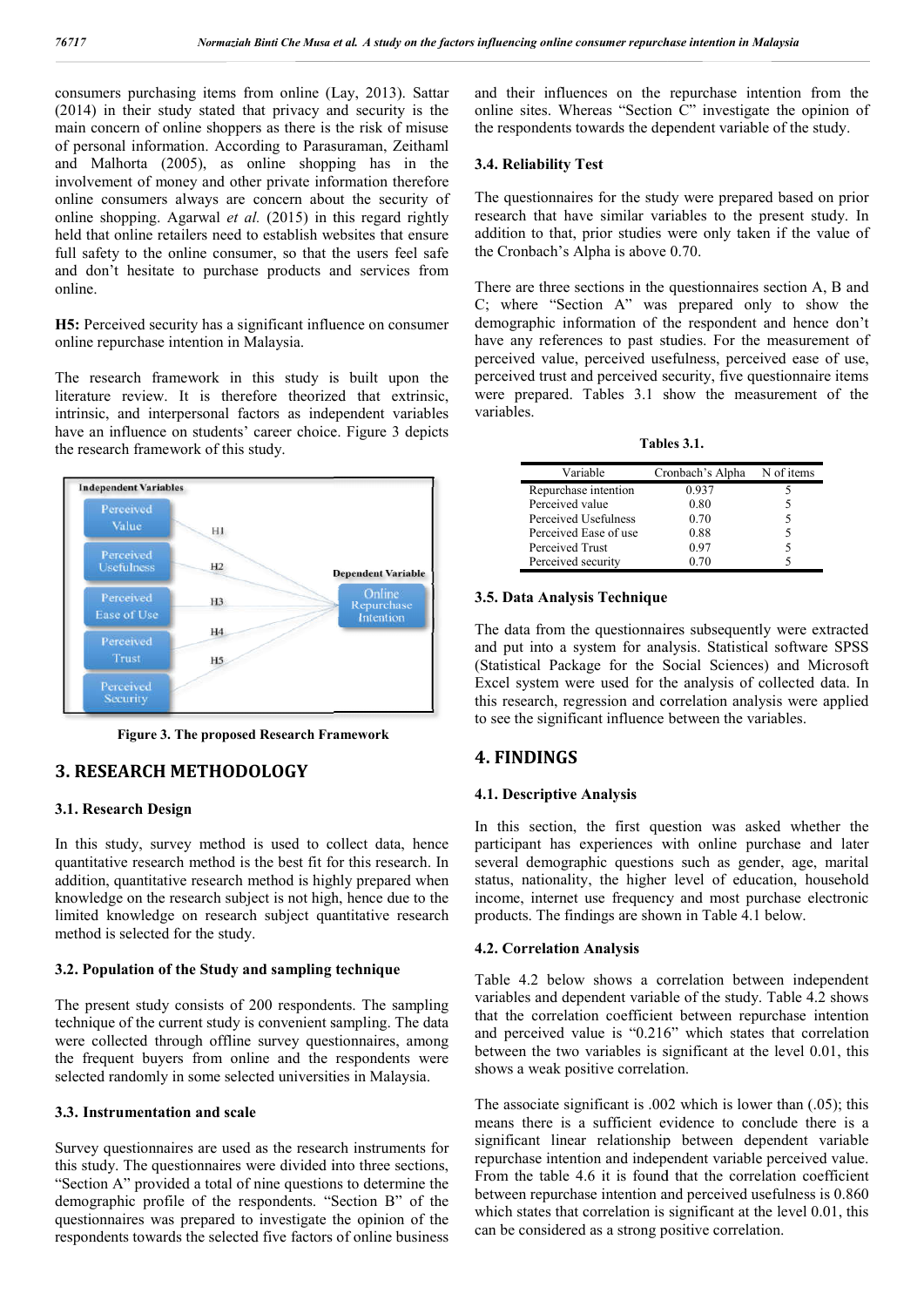| Item              | Description                             | Frequency      | Percentage $(\% )$ |
|-------------------|-----------------------------------------|----------------|--------------------|
| Experience        | Yes                                     | 200            | 100%               |
|                   | N <sub>o</sub>                          | 0              | $0\%$              |
| Gender            | Male                                    | 118            | 59.0%              |
|                   | Female                                  | 82             | 41.0%              |
| Age               | Below 25                                | 84             | 42.0%              |
|                   | 25 to 30                                | 68             | 34.0%              |
|                   | 30 to 35                                | 43             | 21.5%              |
|                   | 35 to 38                                | 5              | 2.5%               |
| Marital status    | Single                                  | 170            | 85.0%              |
|                   | Married                                 | 30             | 15.0%              |
| Nationality       | Malay                                   | 170            | 85.0%              |
|                   | Indian                                  | 16             | 8%                 |
|                   | Chinese                                 |                | $.5\%$             |
|                   | Others                                  | $\overline{c}$ | 1.0%               |
| Highest education | Diploma                                 | 113            | 56.5%              |
|                   | Bachelor                                | 55             | 27.5%              |
|                   | Post graduate                           | 31             | 15.5%              |
|                   | Others                                  |                | $.5\%$             |
| Household income  | Below RM 1000                           | 79             | 39.9%              |
|                   | RM 1001 - RM 1500                       | 87             | 43.5%              |
|                   | RM 1501 - RM 3000                       | 19             | 9.5%               |
|                   | RM 3001 and above                       | 15             | 7.5%               |
| Internet use      | A few times in a month or less          | 35             | 17.5%              |
|                   | A few times in a week                   | 46             | 23.0%              |
|                   | About once in a day                     | 52             | 26.0%              |
|                   | Several times each day                  | 67             | 33.5%              |
| Mostly purchased  | Mobile, computer device and accessories | 107            | 53.5%              |
| Products          | Home appliances                         | 39             | 19.5%              |
|                   | Camera & accessories                    | 54             | 27.0%              |

#### **Table 4.1. Descriptive analysis**

#### **Table 4.2. Correlation Analysis**

|                                                              | Perceived<br>value | Perceived usefulness | Perceived Security  | Perceived EOU | Perceived<br>Trust | Repurchase Intention |
|--------------------------------------------------------------|--------------------|----------------------|---------------------|---------------|--------------------|----------------------|
| Perceived-value                                              |                    |                      |                     |               |                    |                      |
|                                                              |                    |                      |                     |               |                    |                      |
|                                                              | 200                |                      |                     |               |                    |                      |
| Perceived-usefulness                                         | .124               | 1                    |                     |               |                    |                      |
|                                                              | .080               |                      |                     |               |                    |                      |
|                                                              | 200                | 200                  |                     |               |                    |                      |
| Perceived-Security                                           | .046               | $.267**$             |                     |               |                    |                      |
|                                                              | .522               | .000                 |                     |               |                    |                      |
|                                                              | 200                | 200                  | 200                 |               |                    |                      |
| Perceived-EOU                                                | .959**             | $.173*$              | .037                |               |                    |                      |
|                                                              | .000               | .014                 | .604                |               |                    |                      |
|                                                              | 200                | 200                  | 200                 | 200           |                    |                      |
| Perceived-Trust                                              | .099               | $.425$ **            | $.167$ <sup>*</sup> | .095          |                    |                      |
|                                                              | .163               | .000                 | .018                | .183          |                    |                      |
|                                                              | 200                | 200                  | 200                 | 200           | 200                |                      |
| Repurchase-Intention                                         | $.216**$           | $.860**$             | $.306**$            | $.218***$     | $.535***$          |                      |
|                                                              | .002               | .000                 | .000                | .002          | .000               |                      |
|                                                              | 200                | 200                  | 200                 | 200           | 200                | 200                  |
| **. Correlation is significant at the 0.01 level (2-tailed). |                    |                      |                     |               |                    |                      |
| *. Correlation is significant at the 0.05 level (2-tailed).  |                    |                      |                     |               |                    |                      |

#### **Table 4.3. Regression analysis (Model Summary)**

| . Summarv<br>Model |            |        |                    |                                                  |  |  |
|--------------------|------------|--------|--------------------|--------------------------------------------------|--|--|
| Model              |            | Square | Square<br>Adjusted | --<br>error of the :<br>Std.<br>e Estimate<br>he |  |  |
|                    | $.894^{r}$ | .800   | 70 <sup>4</sup>    | .26428                                           |  |  |

a. Predictors: (Constant), Perceived EOU, Perceived usefulness, Perceived value, Perceived Trust, Perceived Security.

#### **4.3. Regression Analysis (Multiple)**

In Table 4.3, the capital 'R' represents the coefficient of correlation. The coefficient of correlation 'R' defines the degree and direction of the variables which are associated with each other from the sample data. Here R is equal to .894, means that 89.4% of the total variation of the dependent variable "Repurchase Intention", has caused due to the variation in the independent variables of the present study. Hence the result suggests that the variation caused by the independent variables are more than satisfactory and does not create any overfitting concerns.

However, many researchers suggest looking at all the 'Adjusted R Square'; as the 'Adjusted R Square' increases only in such situation, when in the model the independent variables improve by chance. In table 4.3 we can see that the r square is 80% and the 'Adjusted R Square' of the model is 79.5% which is quite similar to 'R Square'; therefore, this confirms that a significant relationship exists between independent variables and dependent variable of the study. Table 4.4 above presents the ANOVA analysis of the study; The ANOVA states that when the p-value is  $.000 < .05$ , the null hypothesis is rejected; which suggest that a good fit is present in between the model and the data, hence the further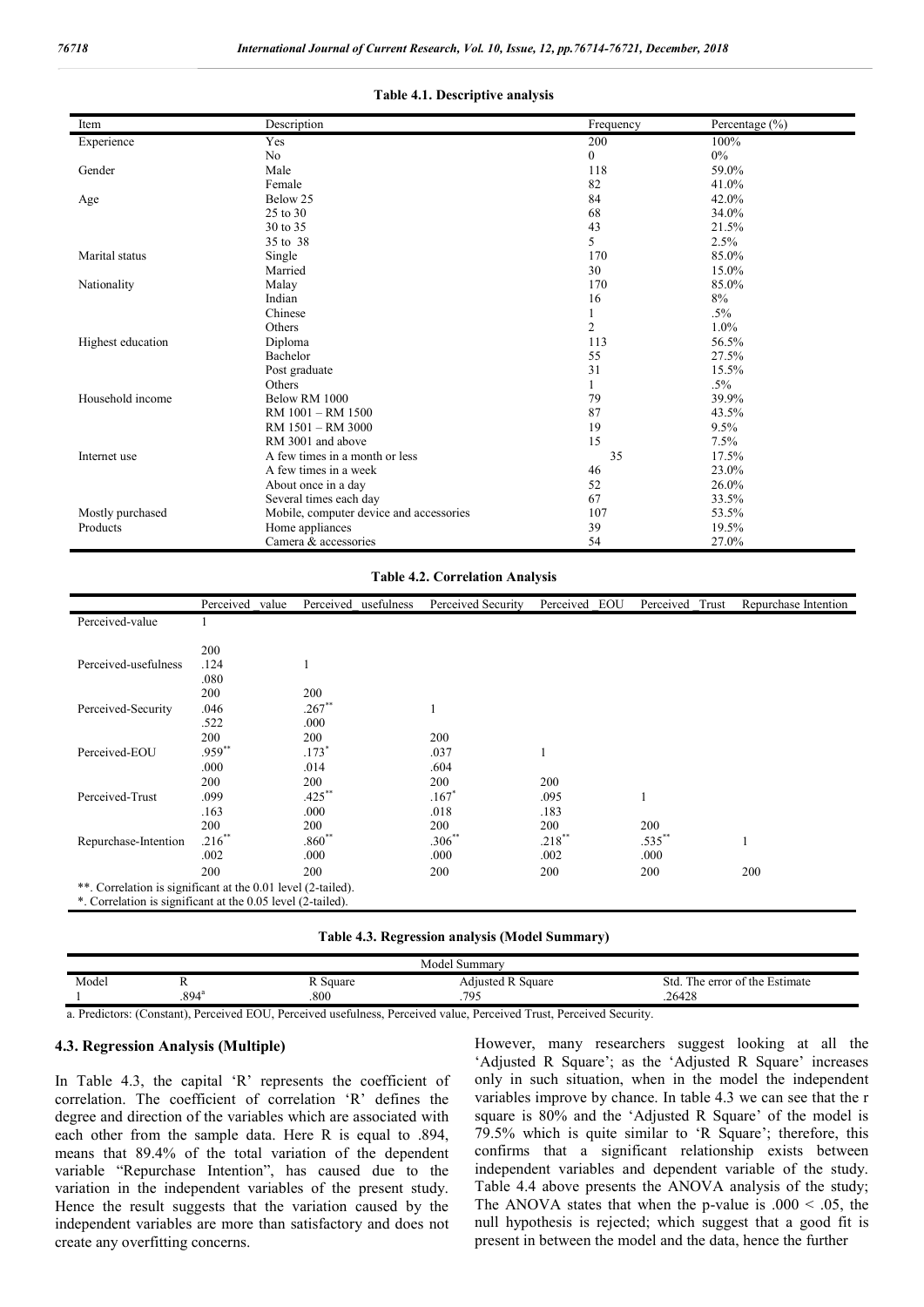#### **Table 4.4. Regression analysis (Anova)**

| ANOVAa |            |                |     |             |         |                   |  |
|--------|------------|----------------|-----|-------------|---------|-------------------|--|
| Model  |            | Sum of Squares | Df  | Mean Square |         | Sig.              |  |
|        | Regression | 54.152         |     | 10.830      | 155.061 | .000 <sup>b</sup> |  |
|        | Residual   | 13.550         | 194 | .070        |         |                   |  |
|        | Total      | 67.702         | 199 |             |         |                   |  |

a. Dependent Variable: repurchase Intention

b. Predictors: (Constant), Perceived EOU, perceived usefulness, perceived value, Perceived Trust, Perceived Security.

**Table 4.5. Regression analysis (Coefficient)**

| Coefficients |                      |                             |            |                                  |          |      |
|--------------|----------------------|-----------------------------|------------|----------------------------------|----------|------|
| Model        |                      | Unstandardized Coefficients |            | <b>Standardized Coefficients</b> |          | Sig. |
|              |                      |                             | Std. Error | Beta                             |          |      |
|              | (Constant)           | .835                        | .160       |                                  | 5.216    | .000 |
|              | Perceived value      | .386                        | .096       | .464                             | 4.016    | .000 |
|              | Perceived usefulness | .535                        | .026       | .772                             | 20.627   | .000 |
|              | Perceived Security   | .052                        | .028       | .062                             | 1.852    | .065 |
|              | Perceived EOU        | $-.301$                     | .092       | $-.381$                          | $-3.276$ | .001 |
|              | Perceived Trust      | .152                        | .029       | .186                             | 5.207    | .000 |

Dependent Variable: Repurchase Intention

| <b>Hypothesis</b>                                                                             |      | Decision              |
|-----------------------------------------------------------------------------------------------|------|-----------------------|
| H1: Perceived value has a significant influence on online consumer repurchase intention       | .000 | Accept H1             |
| H2: Perceived usefulness has a significant influence on online consumer repurchase intention  | .000 | Accept H <sub>2</sub> |
| H3: Perceived ease of use has a significant influence on online consumer repurchase intention | .001 | Accept H <sub>3</sub> |
| H4: Perceived trust has a significant influence on online consumer repurchase intention       | .000 | Accept H4             |
| H5: Perceived security has a significant influence on online consumer repurchase intention    | .065 | Reject H <sub>5</sub> |

interpretation of the model is allowed. Therefore, it can be seen that out of the total sum of squares of variance 67.702 the estimated value of 'R Square' (80.0%) and the regression value seen in the "sum of squares is" 54.152 which is explained by the independent variables. Table 4.5 above presents the coefficients of regression analysis of the present study. Where the significant value of all the independent variable is found. From the table 4.5 it is found that the p-value of perceived value and perceived usefulness and Perceived trust is ".000", whereas the p-value of perceived ease of use is "0.01". Hence it is found that the p-value of the perceived value, perceived usefulness, perceived ease of use and perceived trust is less than the critical alpha value of "0.05". whereas the p-value of Perceived security is "0.065" which is higher than the p-value "0.065". Therefore, it can be said that perceive value, perceived usefulness, perceived ease of use and perceived trust are the main determining factors for the consumer's 'Repurchase Intention' among the youths of Malaysia.

#### **4.4. Result of Hypotheses Testing**

**H1:** Perceived value has a significant influence on online consumer repurchase intention in Malaysia.

Pearson correlation test was conducted to show the correlation between the dependent and independent variable of the study. From table 4.5, a significant correlation  $(0.000 \le 0.05)$  is observed between perceived value and online consumer repurchase intention. It is also found that the correlation coefficient is 0.216, which shows there is a weak positive relationship between perceived value and online consumer repurchase intention in Malaysia.

**H2:** Perceived usefulness has a significant influence on online consumer repurchase intention in Malaysia.

From the Pearson correlation test, provided in table 4.5, a significant correlation  $(0.000 \le 0.05)$  between perceived

usefulness and consumer online repurchase intention. It is also found that the correlation coefficient is 0.860, which shows there is a strong positive relationship between perceived usefulness and online consumer repurchase intention in Malaysia.

**H3:** Perceived ease of use has a significant influence on online consumer repurchase intention in Malaysia.

From the Pearson correlation test, provided in table 4.5, a significant correlation  $(0.002 \le .05)$  is observed between perceived ease of use and online consumer repurchase intention. It is found that the correlation coefficient is 0.218, it shows there is a weak positive relationship between perceived ease of use and online consumer repurchase intention in Malaysia.

**H4:** Perceived trust has a significant influence on online consumer repurchase intention in Malaysia.

From the Pearson correlation test, provided in table 4.5, a significant correlation  $(0.000 \le 0.05)$  is observed between perceived trust and online consumer repurchase intention. It is also found that the correlation coefficient is 0.535, this shows there is a strong positive relationship between perceived trust and online consumer repurchase intention in Malaysia.

**H5:** Perceived security has a significant influence on online consumer repurchase intention in Malaysia.

From the Pearson correlation test, provided in table 4.6, shows a significant correlation  $(0.000 \le .05)$  is observed between perceived security and online consumer repurchase intention. It is also found that the correlation coefficient is 0.306, which shows there is moderate positive relationship between perceived security and online consumer repurchase intention in Malaysia.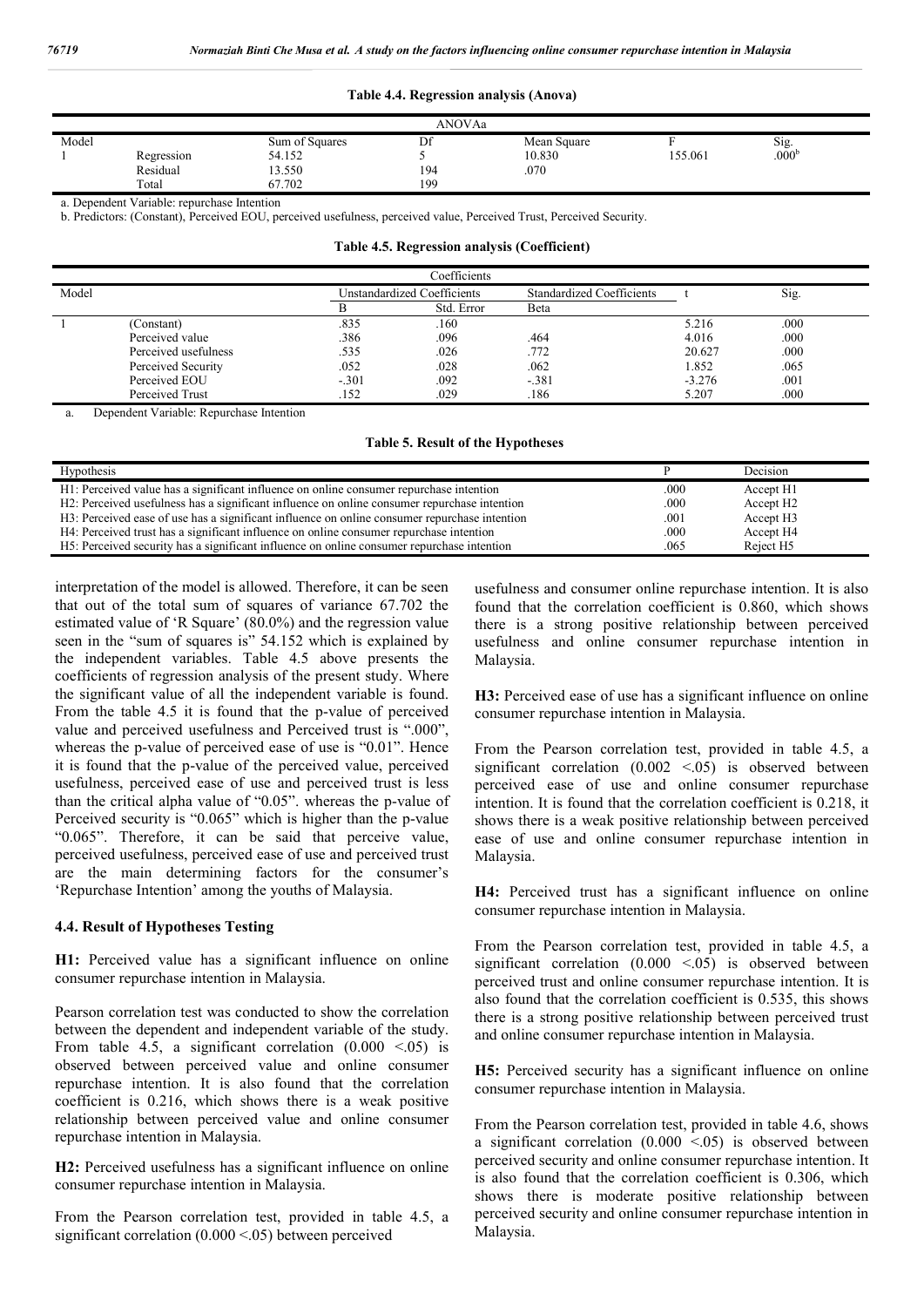# **5. CONCLUSION**

### **5.1. Research Implications and Recommendations for further research**

The popularity of online businesses is growing all around the world and Malaysia is no exception. Trust is one section that should be really looked into to keep the online customers returning to repurchase; hence for the development of this sector the researchers and business scholars need to conduct more studies on trust, to enable them to attract more consumers locally and International. Though the study provided significant insights, as the study was only conducted in the metropolitan area, it is recommended to conduct similar studies on both metropolitan and non-metropolitan area together to find out the variance of the respondents' preferences. This study only analyses five factors to show the influences of the repurchase intention among the youths of Malaysia, focusing on only electronic online business. Hence it is recommended to do similar study with other factors (e.g. word of mouth, responsiveness, accountability, product differentiation etc.) in addition to the selected factors of this study for more convenient research; for instant Madu (2002) in their study used features, security, trust, responsiveness, reputation, assurance structures, reliability, storage capability, word of mouth, accountability, product differentiation and customization, policies to determine the website performance. Similarly, Park (2002) used several other factors such as purchasing process, product information, customer service, product merchandising and additional information services.

### **5.2. Contribution of the study**

This present study aims to examine the factors that influence the online consumer repurchase intention in Malaysia. The result of the study shows there is a significant influence between the independent variables except for perceived security with the dependent variable, online consumer repurchase intention. The study has both managerial and academic contribution. In terms of managerial contribution, we saw that the findings of the present study will help the entrepreneurs to manage their online business effectively. Companies that are selling products, especially the electronic products through online websites will be able to design and optimize their website concentrating on the findings of the paper. Therefore, if the online business can implement perceived value, perceived usefulness, perceived ease of use and perceived trust of their online business' website they can increase the online consumer repurchase intention among Malaysian and run their business sustainably and profitably. In terms of academic contribution, it is seen that online business has a great influence towards the economy of Malaysia. However, there are very few studies conducted on the improvement of online business to attract consumers.

#### **5.3. Limitations of the study**

There are several limitations of the study that should be considered before the generalization of the findings. The main limitation of the study is its sample size and study area. The research was conducted on 200 respondents and all of them belongs to the two universities, situated in the metropolitan area of Malaysia, hence the result may vary depending on the study area. The study could be done with much bigger sample size and in both metropolitan and non-metropolitan areas.

Another limitation of the study is that it only used five characteristics of online business websites that are, perceived value, perceived usefulness, perceived ease of use, perceived trust and perceived security. Which means there is still scope of including more factors (e.g. word of mouth, responsiveness, accountability, product differentiation etc.) that may have an influence on the online consumer repurchase intention in Malaysia.

### **5.4. Conclusion**

The study was conducted to examine the factor influencing the online consumer repurchase intention in Malaysia. Based on the review of existing literature, the study selected five factors, including, perceived value, perceived usefulness, perceived ease of use, perceived trust and perceived security to investigate their influences on online consumer repurchase intention. The study was conducted based on the Technology Acceptance Model (TAM), developed by Davis (1989). The data for the study were collected through survey questionnaires, conducted upon randomly selected participants from two universities situated in Malaysia. The finding of the study shows that all the independent variables, except perceived security, have significant influence towards the online consumer repurchase intention in Malaysia.

### **REFERENCES**

- Agarwal, J., and Wu, T. 2015. Factors influencing growth potential of E-commerce in emerging economies: An institution based N-OLI framework and research propositions. *Thunderbird International Business Review*, *57*(3), 197-215.
- Bolton, R. N., and Drew, J. H. 1991. A longitudinal analysis of the impact of service changes on customer attitudes. *The Journal of Marketing*, 1-9.
- Brady, M. K., Robertson, C. J., and Cronin, J. J. 2001. Managing behavioral intentions in diverse cultural environments: An investigation of service quality, service value, and satisfaction for American and Ecuadorian fastfood customers. *Journal of International Management*, *7*(2), 129-149.
- Casalo´, L., C. Flavia´n and M. Guinalı´u, 2008. The role of perceived usability, reputation, satisfaction and consumer familiarity on the website loyalty formation process. *Computers in Human Behavior*, 24(2), pp. 325-345.
- Chang, H. H. and Chen, S. W. 2008. The impact of online store environment cues on purchase intention: Trust and perceived risk as a mediator. *Online Information Review*, *32*(6), pp. 818- 841.
- Chang, T. Z. and Wildt, A. R. 1994. Price, product information, and purchase intention: An empirical study. *Journal of the Academy of Marketing science*, *22*(1), 16-27.
- Clemes, M. D., Gan, C., and Zhang, D. 2010. Customer switching behaviour in the Chinese retail banking industry. *International Journal of Bank Marketing*, *28*(7), 519-546.
- Cox, J. and Dale, B.G. 2001. Service quality and E-commerce: an exploratory analysis. *Managing Service Quality*, Vol. 11 No. 2, pp. 121-31.
- Daugherty T, Eastin M. S., and Bright L. 2008. Exploring consumer motivations for creating user-generated content. *Journal of Interactive Advertising,* 8(2), [Online]. Available at: http://www.jiad.org/article101.